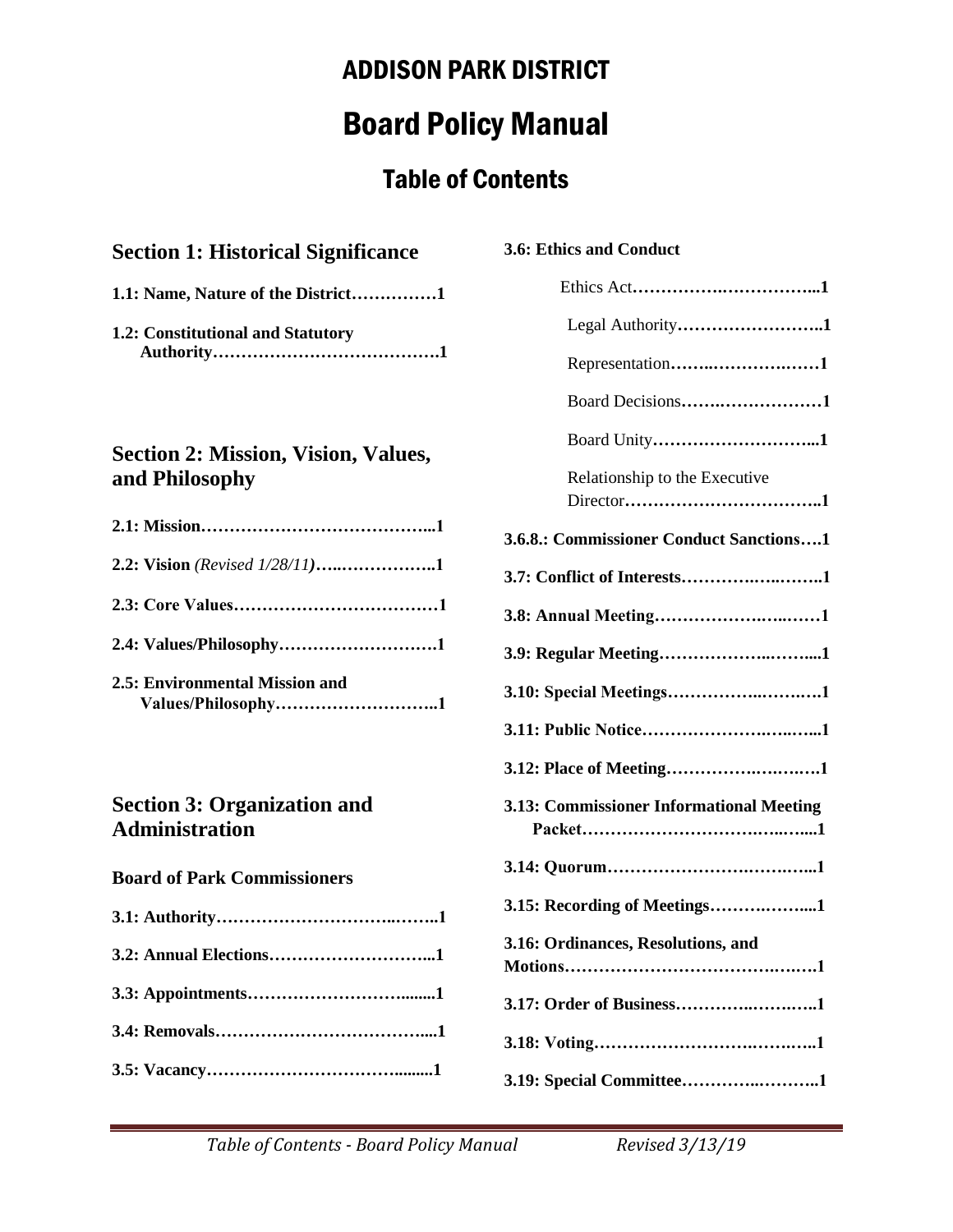# Board Policy Manual

# Table of Contents

| 3.20: Rules of Order1                                                                          |
|------------------------------------------------------------------------------------------------|
| 3.21: Bonds of Indemnity1                                                                      |
| 3.22: Illinois Open Meetings Act1                                                              |
| 3.22.A OMA Remote Attendance Policy1                                                           |
| 3.23: Prospective Candidate                                                                    |
| 3.24: Public Attendance and                                                                    |
| 3.25: Cooperative Use and                                                                      |
| 3.26: Intergovernmental Cooperation1                                                           |
| 3.27: Needs Assessment1                                                                        |
|                                                                                                |
| 3.28: Comprehensive Master Plan1                                                               |
| 3.29: Communication between Park<br><b>Board Members</b><br>Applicability of the Open Meetings |
| Open Meetings Policy2                                                                          |
| 3.30: Officers                                                                                 |
|                                                                                                |
| Vice President1                                                                                |
|                                                                                                |
|                                                                                                |

| 3.31: Standing Committees on the Board                                                     |
|--------------------------------------------------------------------------------------------|
| Finance and Administrative                                                                 |
| Buildings, Grounds and Facilities                                                          |
| Recreation Committee1                                                                      |
| Community Development1                                                                     |
| 3.32: Advisory Committees of the Board1                                                    |
| 3.33: Continuing Education of                                                              |
| 3.34: Administration & Policy Making<br><b>Functions of the Board of</b><br>Commissioners1 |
|                                                                                            |
| 3.36: Executive Director                                                                   |
| Admin & Policy Making Functions1                                                           |
| Program & Facilities Management1                                                           |
| Technical Consultant1                                                                      |
| 3.37: Compensation of Officers and                                                         |
|                                                                                            |
| 3.37.A: Use of Recreational Facilities1                                                    |
| 3.38: Continuing Education and Professional<br>Certification of Employees1                 |

Election and Term of Office**…….….....2**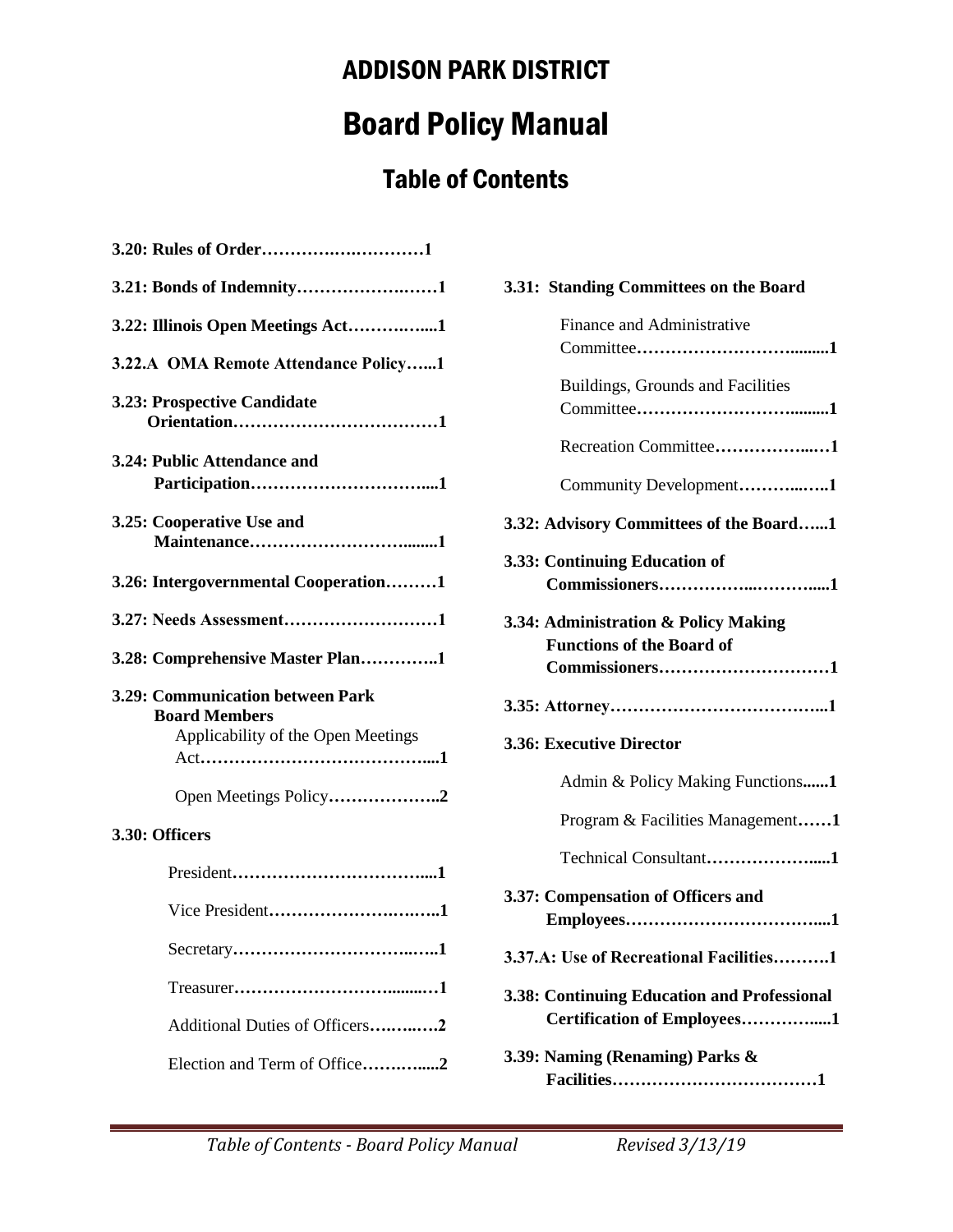# Board Policy Manual

# Table of Contents

|                                                                     | Authorization2                                    |
|---------------------------------------------------------------------|---------------------------------------------------|
| <b>Section 4: Finance</b>                                           | Purchases under \$1,0002                          |
| 4.1: Investment Policy                                              | Purchases of \$1,000 up to                        |
|                                                                     | Purchases of \$4,000 up to                        |
| General Objectives1                                                 |                                                   |
| Standards of Care1                                                  | Purchases over \$20,0002                          |
| Delegation of Authority2<br>Investment Instruments2                 | <b>Emergency Acquisition over</b>                 |
| Short-Term Versus Long-Term                                         | Sole Source Purchases2<br>Requirement of Bidders3 |
| Internal Controls3                                                  | Purchasing Guidelines3                            |
| Separation Provisions of Policy and<br>Conflicts with Illinois Law4 | Payables and Accounts                             |
|                                                                     | 4.4: Fixed Asset Policy                           |
|                                                                     | Statement of Purpose1                             |
| 4.2: Revenue Policy                                                 |                                                   |
|                                                                     |                                                   |
|                                                                     |                                                   |
| Overall Objectives2                                                 | Fixed Asset Definition2                           |
| <b>4.3: Purchasing Policy</b>                                       | Capitalization Policy2                            |
|                                                                     |                                                   |
|                                                                     |                                                   |

Table of Contents - Board Policy Manual Revised 3/13/19

Purpose**………………………………..2**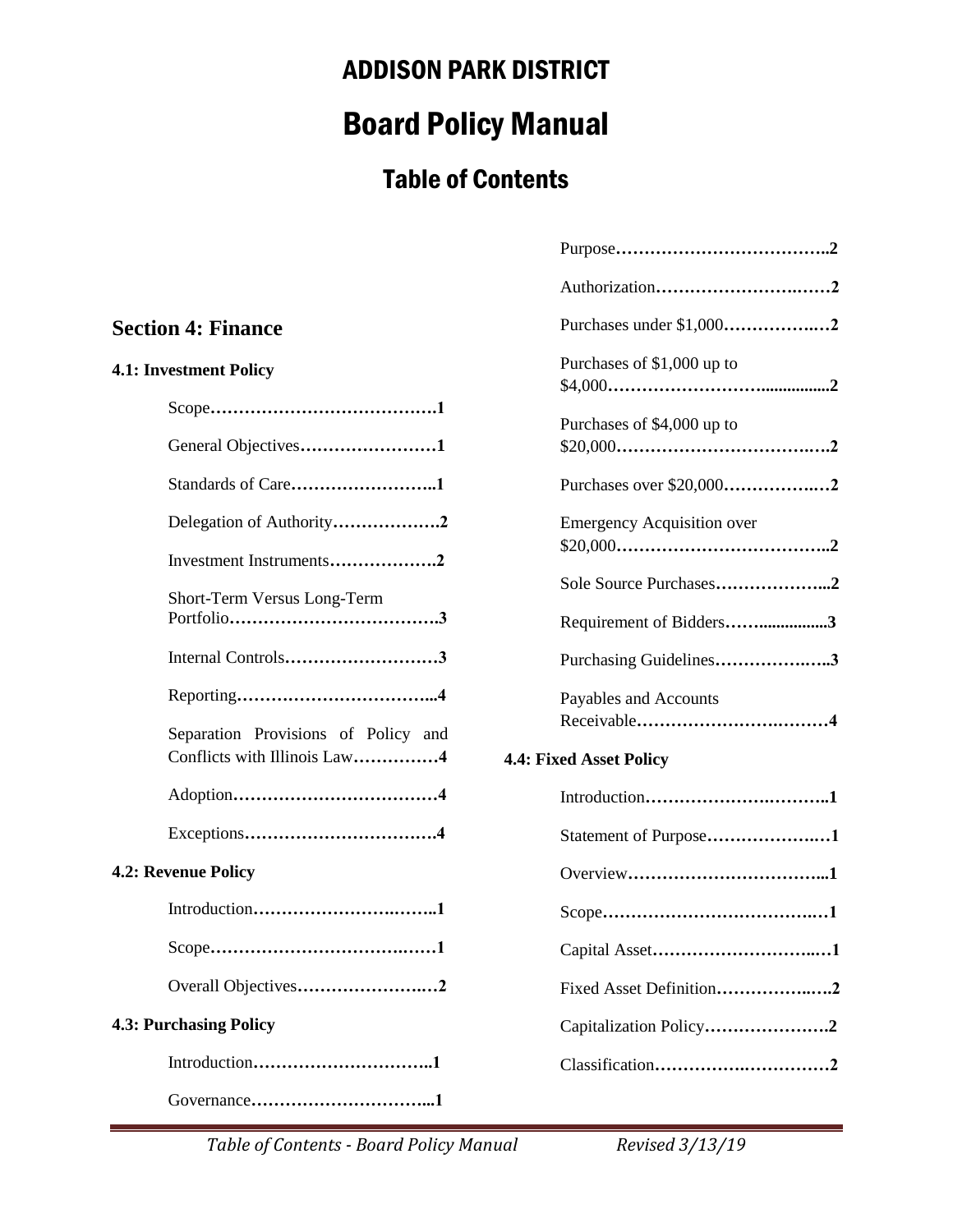# Board Policy Manual

# Table of Contents

| Additions and Modifications to                                  |
|-----------------------------------------------------------------|
|                                                                 |
| Monitored Expensed Assets3                                      |
| <b>Unmonitored Expensed</b>                                     |
| Valuation, Capitalization, and<br>Depreciation of Fixed Assets3 |
| Recording and Accounting of                                     |
| Disposal of Fixed Assets5                                       |
|                                                                 |
|                                                                 |
| Items Not Considered to be                                      |

#### **4.5: Debt Policy**

| Statement of Purpose1         |  |
|-------------------------------|--|
|                               |  |
| Debt Guidelines1              |  |
| Financing Options1            |  |
| Standards for Debt Issuance2  |  |
| Selecting a Service Provider2 |  |
|                               |  |
| Arbitrage Compliance2         |  |
| Restructuring Options3        |  |

| 4.6: Capital Improvement Policy                                                      |
|--------------------------------------------------------------------------------------|
| Statement of Purpose1                                                                |
| Capital Projects1                                                                    |
| Capital Improvement Program                                                          |
| <b>General Obligation Bond</b>                                                       |
|                                                                                      |
| Monitoring the Capital<br>Improvement Program2                                       |
| <b>4.7: Prompt Payment Policy</b>                                                    |
|                                                                                      |
| Approval of Minutes1                                                                 |
| Payment of Invoices1                                                                 |
| <b>4.8: Fund Balance Policy</b>                                                      |
| Statement of Purpose1                                                                |
| Fund Balance Philosophy1                                                             |
|                                                                                      |
| Minimum Unreserved Fund<br>Balance Levels1                                           |
| Board Approved Methods for<br>Supplemental Funding of an<br>Under-Appropriated Fund2 |
| 4.9: Gifts and Bequests                                                              |
| Statement of Purpose1                                                                |
|                                                                                      |

Table of Contents - Board Policy Manual Revised 3/13/19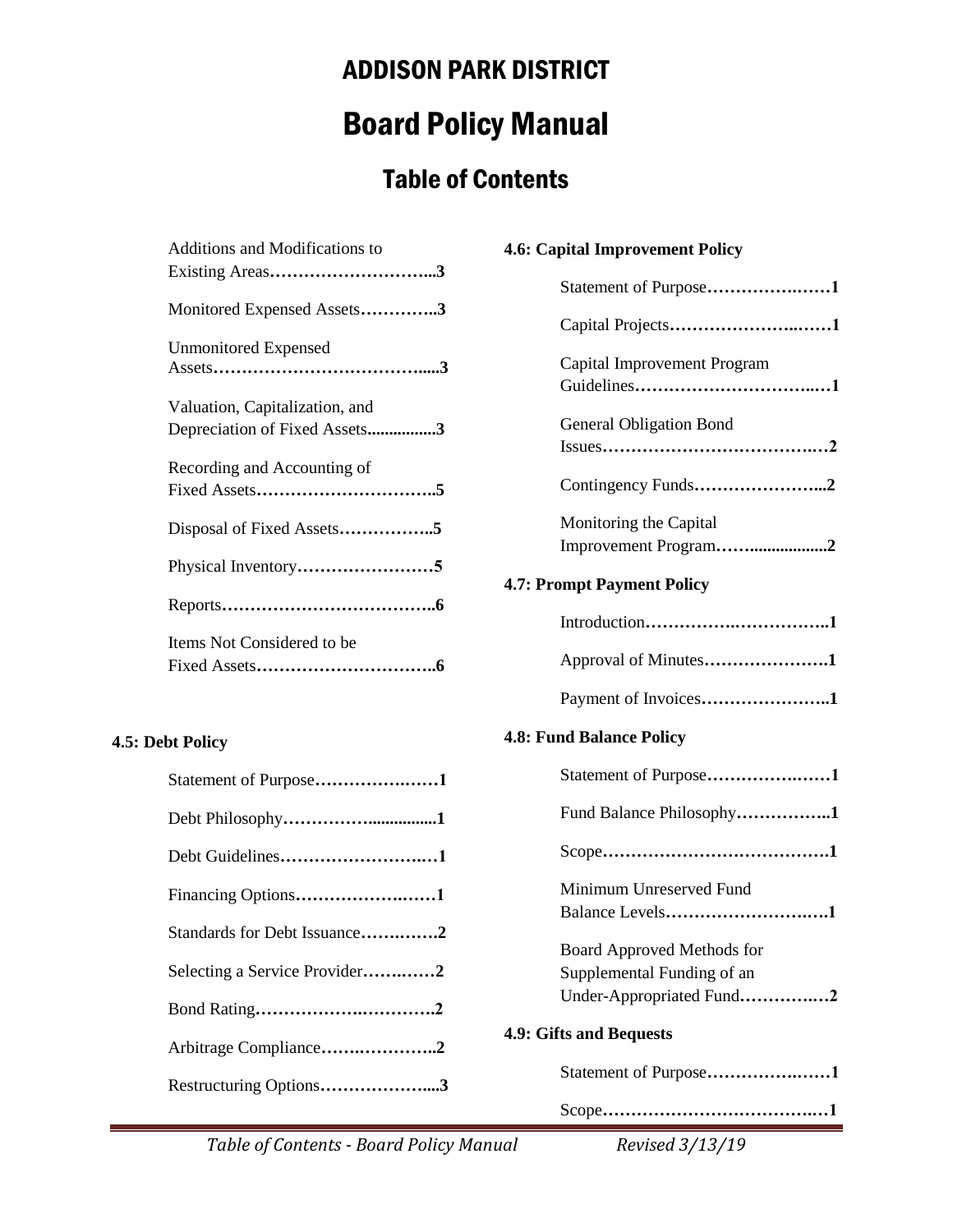# Board Policy Manual

# Table of Contents

|--|--|

Provisions**…………...………………...1**

## **Section 5: Park Rules and Regulations**

| 5.3: Soccer Goal Safety & Education1 |
|--------------------------------------|

| 6.8: Rules of Conduct/Behavior            |
|-------------------------------------------|
|                                           |
| 6.9: Abused and Neglected Child Reporting |
| <b>Act Policy/Mandated</b>                |
|                                           |
| 6.10: Alcohol Service Use Permit1         |

## **Section 7: Personnel Policies**

| 7.2: Salary Administration System1 |
|------------------------------------|
| 7.3: Full-Time and Part-Time       |
| 7.4: Employee Insurance Coverage1  |
|                                    |

## **Section 8: Agreement and Leases**

| 8.1: Intergovernmental Agreements1       |
|------------------------------------------|
| 8.2: Park District Risk Management       |
| 8.3: Northeast DuPage Special Recreation |
| <b>8.4: DuPage County</b>                |
| Emergency Services1                      |

## **Section 6: Recreation Programs and Facilities**

| 6.1: Purpose and Philosophy of Recreation<br>Programs, Facilities, and        |  |  |  |
|-------------------------------------------------------------------------------|--|--|--|
| 6.2: Coordinating Recreation Programs1                                        |  |  |  |
| 6.3: Citizen Input in Planning and<br><b>Development of Recreation</b>        |  |  |  |
| 6.4: Athletic Field Use and Concession Permit<br>Policy (revised $10/24/11$ ) |  |  |  |
| Procedures for Securing Fields1                                               |  |  |  |
| General Regulations1                                                          |  |  |  |
| 6.5: Concession Permit Policy1                                                |  |  |  |
| 6.6: Facility Use for Affiliate Organizations                                 |  |  |  |